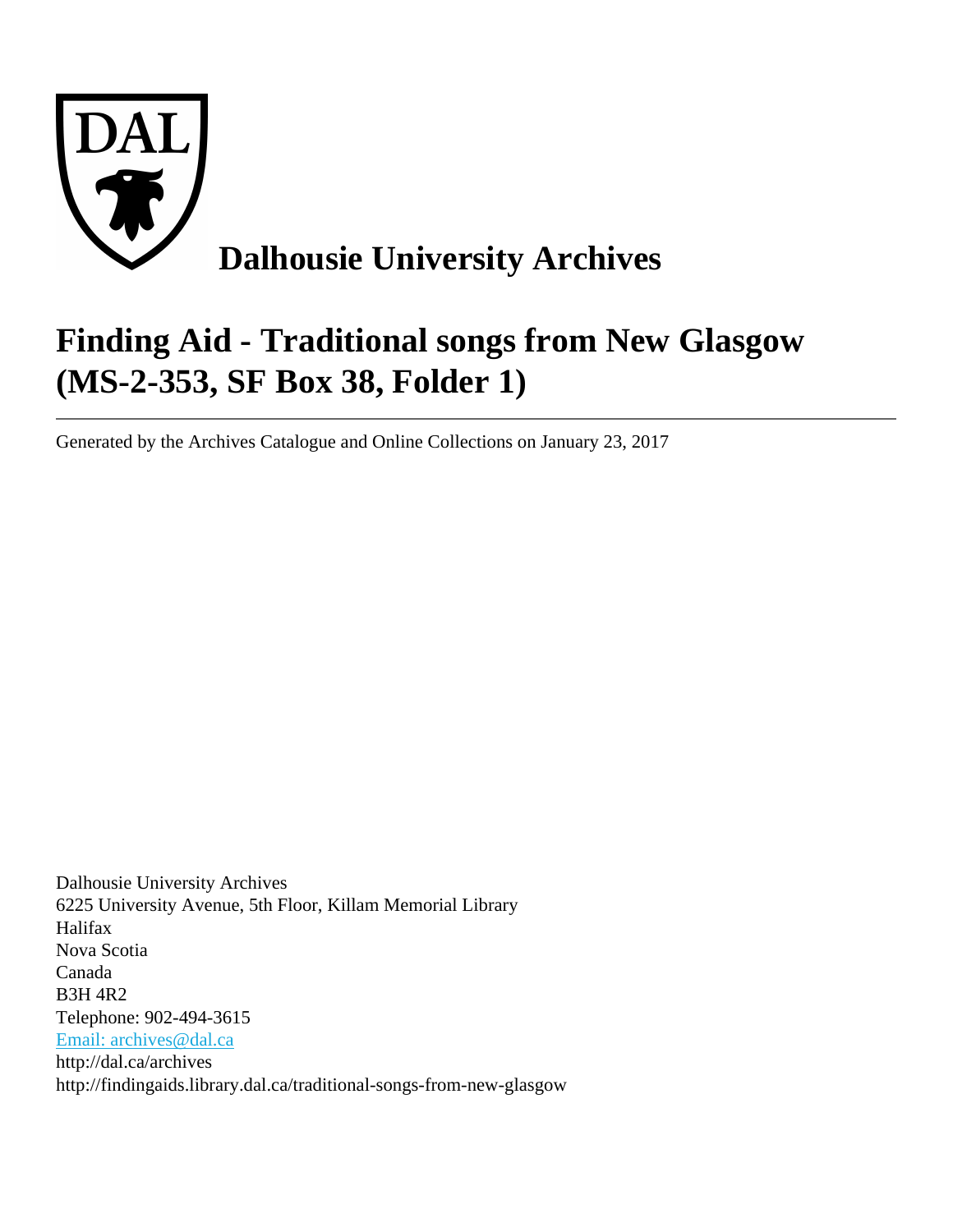# **Table of contents**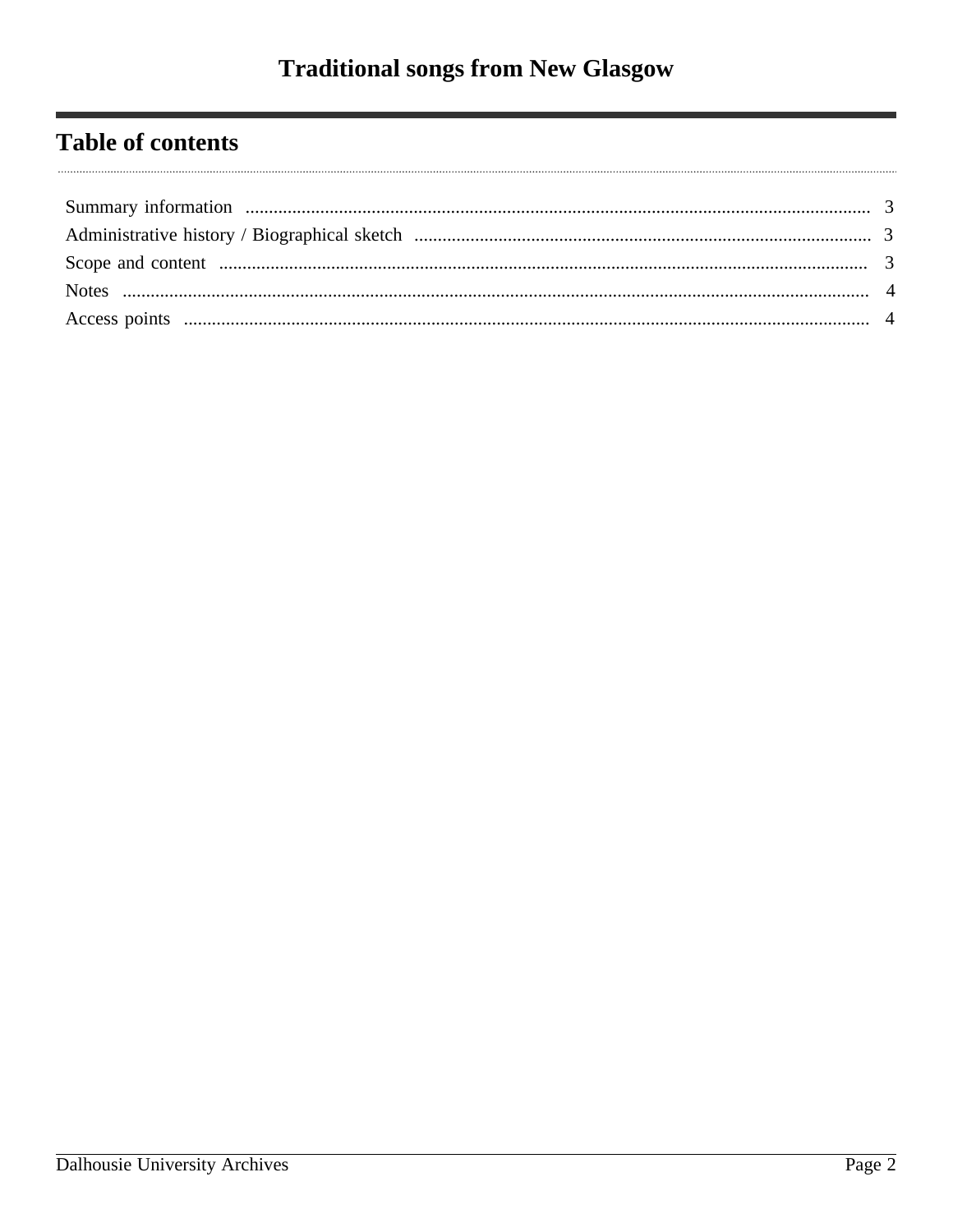# <span id="page-2-0"></span>**Summary information**

| <b>Repository:</b>           | Dalhousie University Archives                                                                                                                                        |
|------------------------------|----------------------------------------------------------------------------------------------------------------------------------------------------------------------|
| <b>Title:</b>                | <b>Traditional songs from New Glasgow</b>                                                                                                                            |
| Reference code:              | MS-2-353, SF Box 38, Folder 1                                                                                                                                        |
| Date:                        | [ca. 1975] (date of creation)                                                                                                                                        |
| Language:                    | English                                                                                                                                                              |
| <b>Physical description:</b> | 4 pages (1 folder)                                                                                                                                                   |
| Note [generalNote]:          | Preferred citation: [Identification of item] MS-2-353, Box [box]<br>number], Folder [folder number], Dalhousie University Archives,<br>Halifax, Nova Scotia, Canada. |

# <span id="page-2-1"></span>**Administrative history / Biographical sketch**

#### **Note**

Charles Feltmate lived in New Glasgow, Nova Scotia, ca. 1975.

#### **Custodial history**

Records were accessioned by the Archives in 1979. Prior to that, they were in the custody of Charles Feltmate.

# <span id="page-2-2"></span>**Scope and content**

File contains five traditional songs sung to Edward Charles Feltmate during his childhood in New Glasgow, Nova Scotia.